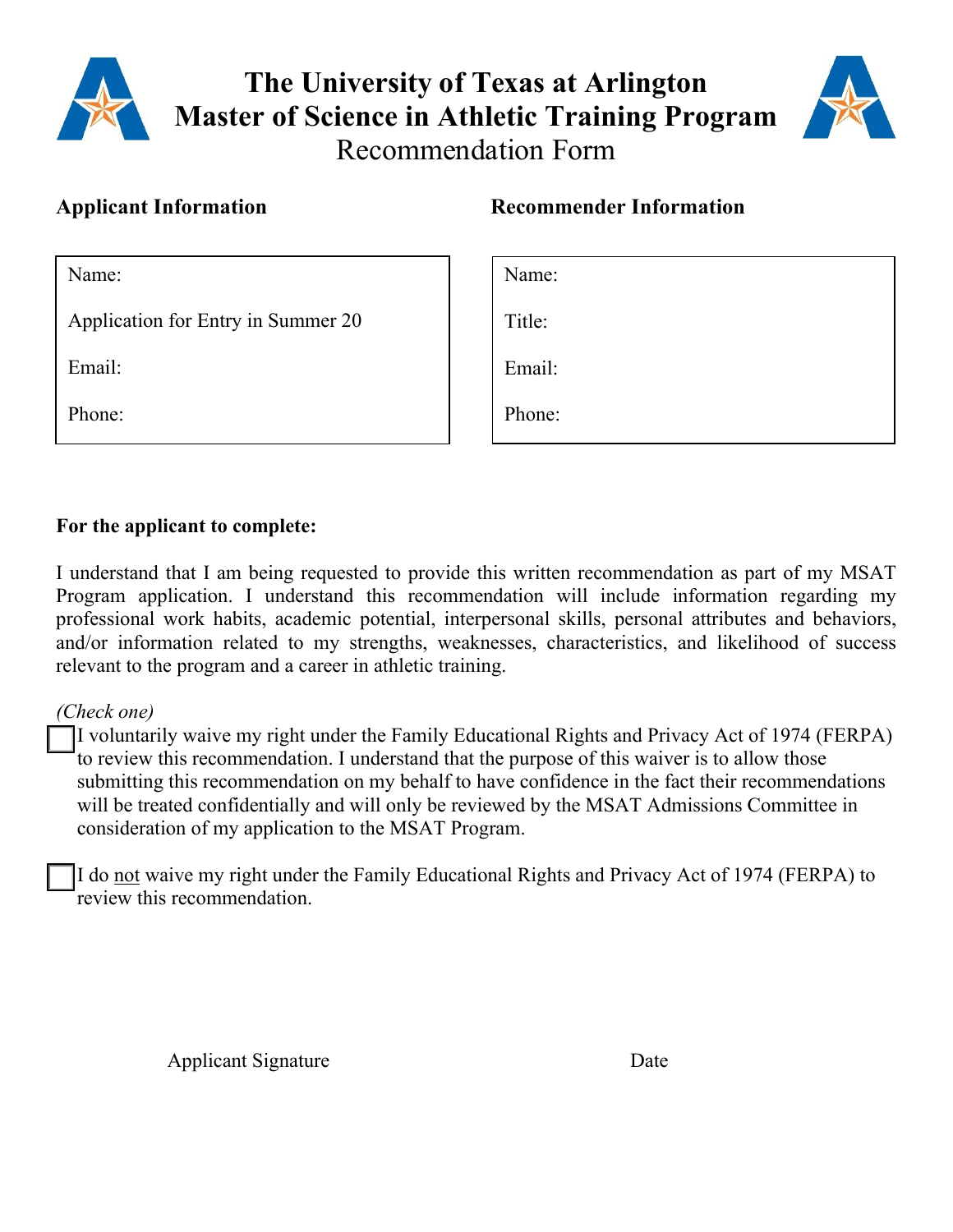#### **For the recommender to complete:**

**Name:** 

#### **I am a(n):**

Athletic trainer who supervised the applicant's observation hours.

Previous instructor of the applicant's.

 $\mathbf{\nabla}$  Physician, health care provider, instructor, or previous employer.

The candidate above is applying to the University of Texas at Arlington Master of Science in Athletic Training Program. Please provide your honest assessment of the candidate based on your observations and interactions. If you do not have knowledge of the applicant in a specific area, please indicate "not observed" (N/O).

| Rating | Criteria               |
|--------|------------------------|
|        | Above Average          |
|        | Average                |
|        | <b>Below Average</b>   |
| N/O    | Not Observed/Unable to |
|        | Judge                  |

#### **Professional Work Habits**

| Criteria                                                       |  |  | N/O |
|----------------------------------------------------------------|--|--|-----|
| Reports on time.                                               |  |  |     |
| Reports when unable to work/attend class, clinical, work, etc. |  |  |     |
| Initiative; recognizes tasks to be done.                       |  |  |     |
| Uses time wisely.                                              |  |  |     |
| Completes assigned tasks.                                      |  |  |     |
| Follows directions and pays attention to details.              |  |  |     |
| Stamina to perform duties and maintains a strong work ethic.   |  |  |     |
| Follows policies & procedures.                                 |  |  |     |

#### **Academic Potential**

| Criteria                                                             |  |  | N/O |
|----------------------------------------------------------------------|--|--|-----|
| Overall intellectual capabilities and critical thinking.             |  |  |     |
| Problem solving abilities.                                           |  |  |     |
| Writing ability.                                                     |  |  |     |
| Mental ability to analyze and synthesize information.                |  |  |     |
| Motivation and diligence.                                            |  |  |     |
| Academic initiative.                                                 |  |  |     |
| Academic independence.                                               |  |  |     |
| Organization and time management.                                    |  |  |     |
| Capacity to complete a Master of Science degree in Athletic Training |  |  |     |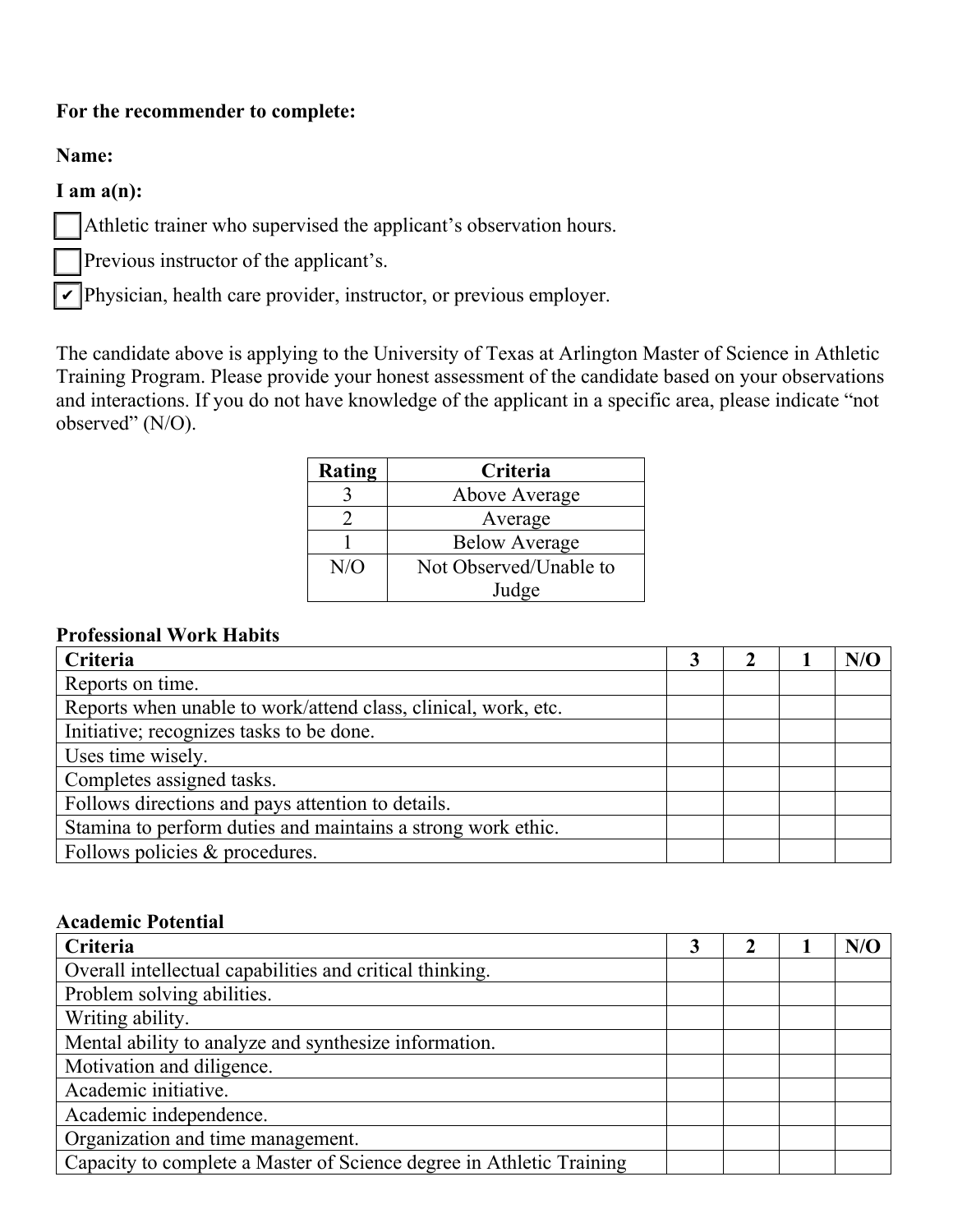#### **Interpersonal Skills**

| Criteria                                                        |  |  | N/C |
|-----------------------------------------------------------------|--|--|-----|
| Verbal communication skills – communicate effectively and       |  |  |     |
| professionally.                                                 |  |  |     |
| Rapport with athletes/patients.                                 |  |  |     |
| Rapport with staff athletic trainers, physical therapists, etc. |  |  |     |
| Rapport with fellow students and/or peers.                      |  |  |     |
| Shows respect for others.                                       |  |  |     |
| Works as a team player (assists others with their work).        |  |  |     |

### **Personal Attributes and Behaviors**

| Criteria                                 |  |  | N/C |
|------------------------------------------|--|--|-----|
| Professional behavior and appearance.    |  |  |     |
| Enthusiasm/interest in work.             |  |  |     |
| Reliable and dependable.                 |  |  |     |
| Accepts constructive criticism/feedback. |  |  |     |
| Demonstrates sincere interest to learn.  |  |  |     |
| Self-confidence.                         |  |  |     |
| Self-discipline.                         |  |  |     |
| Demonstrates honesty and integrity.      |  |  |     |
| Overall maturity.                        |  |  |     |

**Please summarize the applicant's strengths in relation to pursuing a master's degree and career in Athletic Training.**

**Please summarize the applicant's areas for improvement in relation to pursuing a master's degree and career in Athletic Training.**